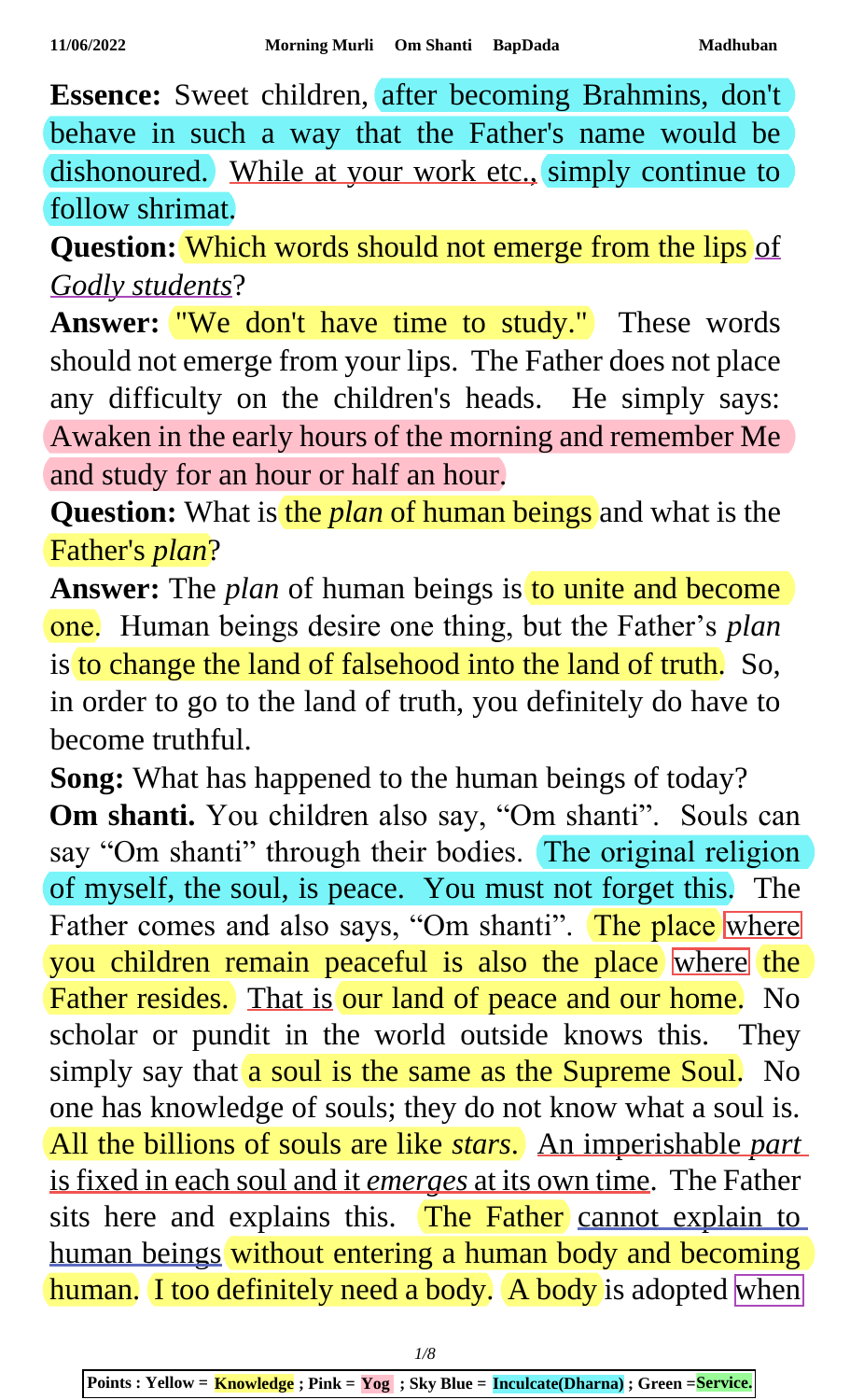creation has to be created. Creation takes place through Prajapita Brahma. Incorporeal Shiva is the Creator. He explains through Prajapita Brahma to Brahma Kumars and Kumaris, not to shudras. This is now our Brahmin caste. Previously, we were in the shudra caste and, before that, we belonged to the merchant and warrior castes. People of the world do not understand these things. Brahmins definitely become deities who later become warriors, merchants and shudras. Brahmins are the topknot. Previously, Brahmins used to wear a topknot like a cow's hoof. You play the game of a somersault; I do not play it. You go into the cycle of these castes. It is such an easy matter! Your very name is swadarshanchakradhari, but people have written all sorts of things in the scriptures. You understand that only you Brahmins become swadarshanchakradhari. However, the symbols of these ornaments have been given to the deities because they are complete. The symbols only suit them.  $\overline{By}$ imbibing this *knowledge,* you once again become rulers of the globe. You are now personally sitting here. This is the sacrificial fire of the knowledge of Rudra. Brahmins are definitely needed for a yagya. A shudra cannot create a yagya. Rudra Shiv Baba has created this sacrificial fire, and so Brahmins are definitely needed. The Father says: I only speak to the Brahmin children. This is such a huge sacrificial fire. As soon as the Father came, He created this sacrificial fire. This is known as the sacrificial fire in which the horse is sacrificed, that is, it is the sacrificial fire to establish selfsovereignty. Where? In Bharat. Baba creates the goldenaged selfsovereignty. So, you can call this the Shiva Gyan Yagya or Rudra Gyan Yagya. The temple at Somnath is also His. That One has been given many names. This is known as a yagya; it is not called a school. The Father has created the Rudra Gyan Yagya; a yagya (sacrificial fire) is not called a school. The yagya is created through the Brahmins. The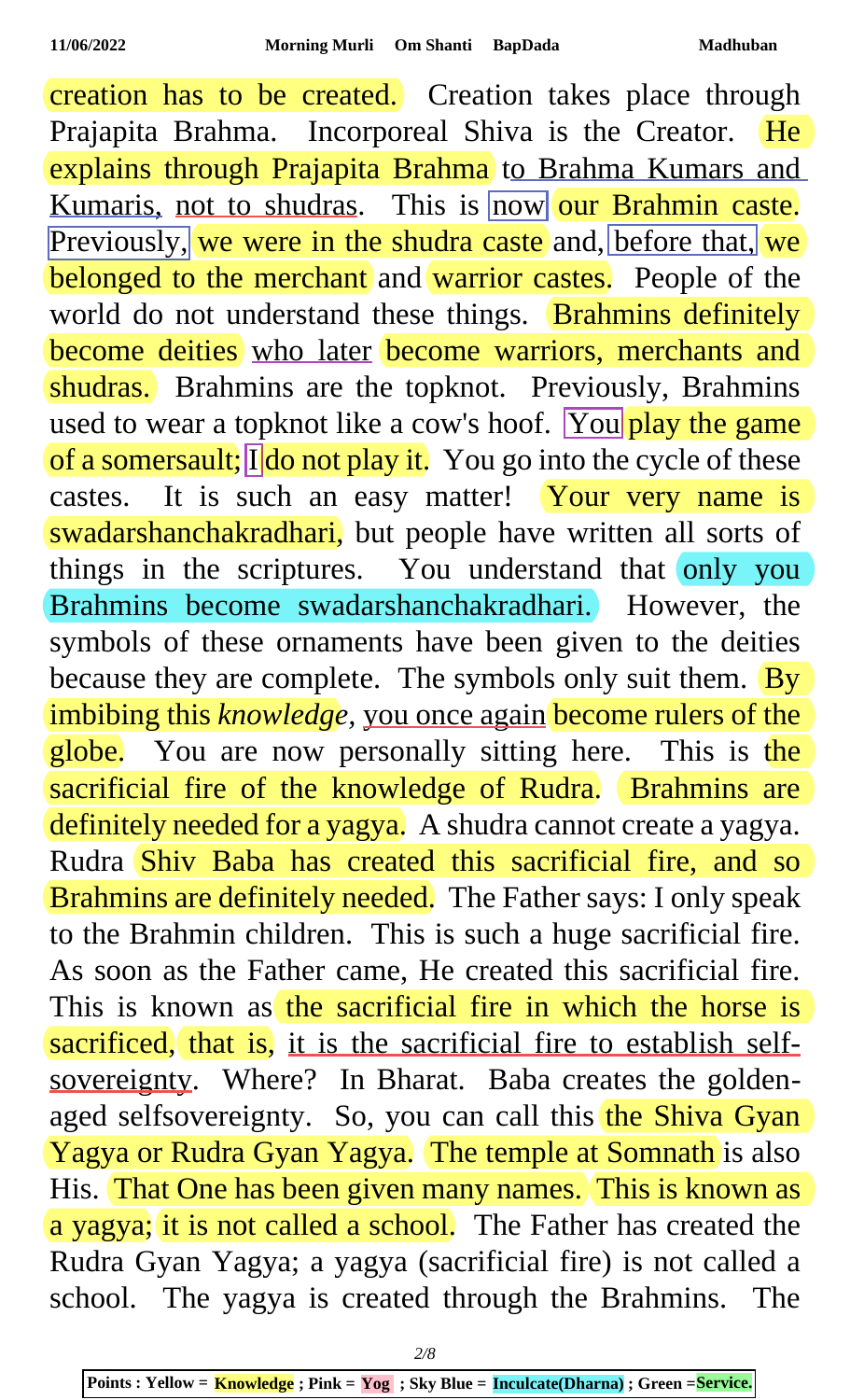Bestower, Bholanath (the Innocent Lord), is the One who gives alms to Brahmins. He is called Shiva, the Innocent Lord, the Master of all Treasures. You are now sitting face to face with Him. BapDada has *adopted* you children. This one is the senior mother. However, Mama is fixed to take care of the mothers. She is the cleverest of all. Her *part* is a main one. She is Jagadamba, the goddess of knowledge. Mahalakshmi cannot be called the goddess of knowledge. The name 'Lakshmi' means the goddess of wealth. They say, "So-and-so has Lakshmi in their home", that is, they have a lot of wealth. They ask Lakshmi for wealth alone. At the end of every 12 months they invoke Lakshmi. Jagadamba fulfils everyone's desires. You children understand that Jagadamba is the daughter of Prajapita Brahma. Her name is Saraswati. Just one name is enough. There is the mother as well as the children. You are listening to *knowledge* from Shiv Baba. The Father has come and has *adopted* this one and named him Brahma. He also says: I enter an impure body. None of these things are written in the scriptures. You understand that you are making effort for the new world. You are becoming flowers from thorns. When you were shudras you were thorns. You have now become Brahmins, flowers. The Father changes Brahmins into flowers. He is the Master of the Garden and all of you are gardeners, numberwise. Those who are good gardeners make others the same as themselves; they continue to plant *saplings*. All are numberwise. This is called *spiritual* knowledge. God is the one who gives knowledge. It is human beings who speak all the scriptures etc. This spiritual knowledge is given by the Supreme Spirit to the spirits. No one else receives the knowledge of the Creator and His creation. They simply tell tall stories. This is the world of falsehood where everything is false. In the beginning, there was no artificial jewellery, but it has now become so artificial! There is now so much artificial jewellery; no one is able to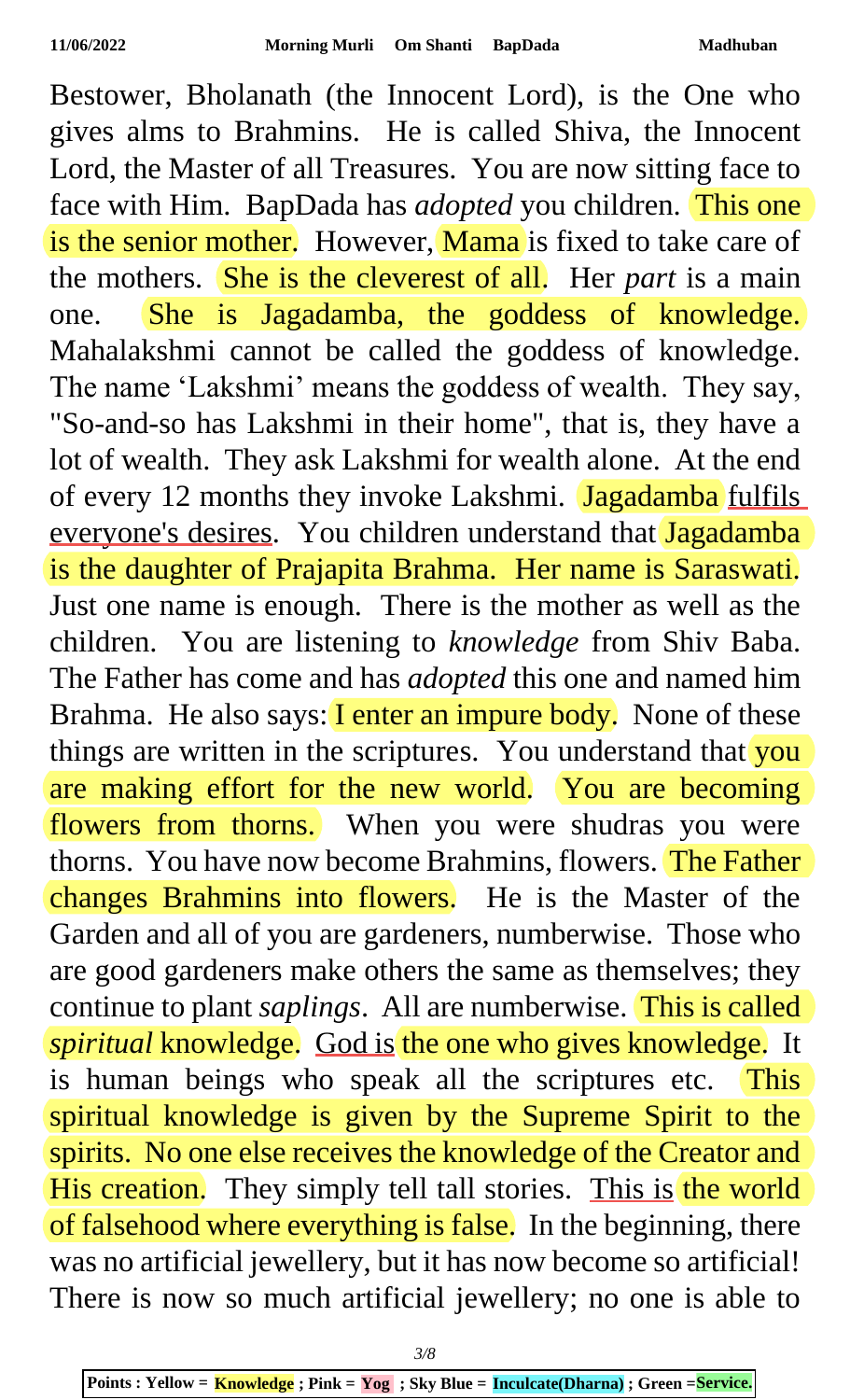keep real jewellery. The kingdom of Ravan is the land of falsehood. The land of truth is the kingdom established by Rama (God). This is the sacrificial fire created by Shiv Baba. It is a school, a sacrificial fire, as well as a home. You understand that you are personally sitting in front of the parlokik Father and Prajapita Brahma. How can you receive the inheritance unless you become Brahmins? True Brahmins are needed to look after the yagya. Those who indulge in vice are not called Brahmins. What would the result be if one foot is in the *boat* of Ravan and the other in the *boat* of Rama? You would be split in two. Then, by performing such activity, you would dishonor the Father's name. You call yourselves the children of Prajapita Brahma but you perform the actions of a shudra! The Father says: By all means, carry on with your business etc., but if you do everything according to shrimat, it becomes Baba's *responsibility*. You have come here to receive Godly directions. Those are devilish directions, whereas you follow shrimat in order to become elevated. The highest-on-high Father gives the highest directions. You understand that you receive elevated directions in order to change from human beings into deities. You even say: We will become the sun-dynasty rulers. This yagya is for becoming a ruler of the self, not a ruler of subjects. You become the kings and queens, and so subjects will also be created. Just as Mama and Baba made effort and became those, so you children should become the same. You children should have the same happiness in being Brahma Kumars and Kumaris, Shiv Baba's grandchildren. Shiva is not called Prajapita. He is the Creator, whereas the deities are those who reside in heaven. The Father is the one who changes human beings into deities. Your bodies are being *rejuvenated,* just as the kalpa tree is. He makes you souls who have become ugly *pure* and beautiful. Those bodies do not remain when you become completely pure. This is why the haystack, in which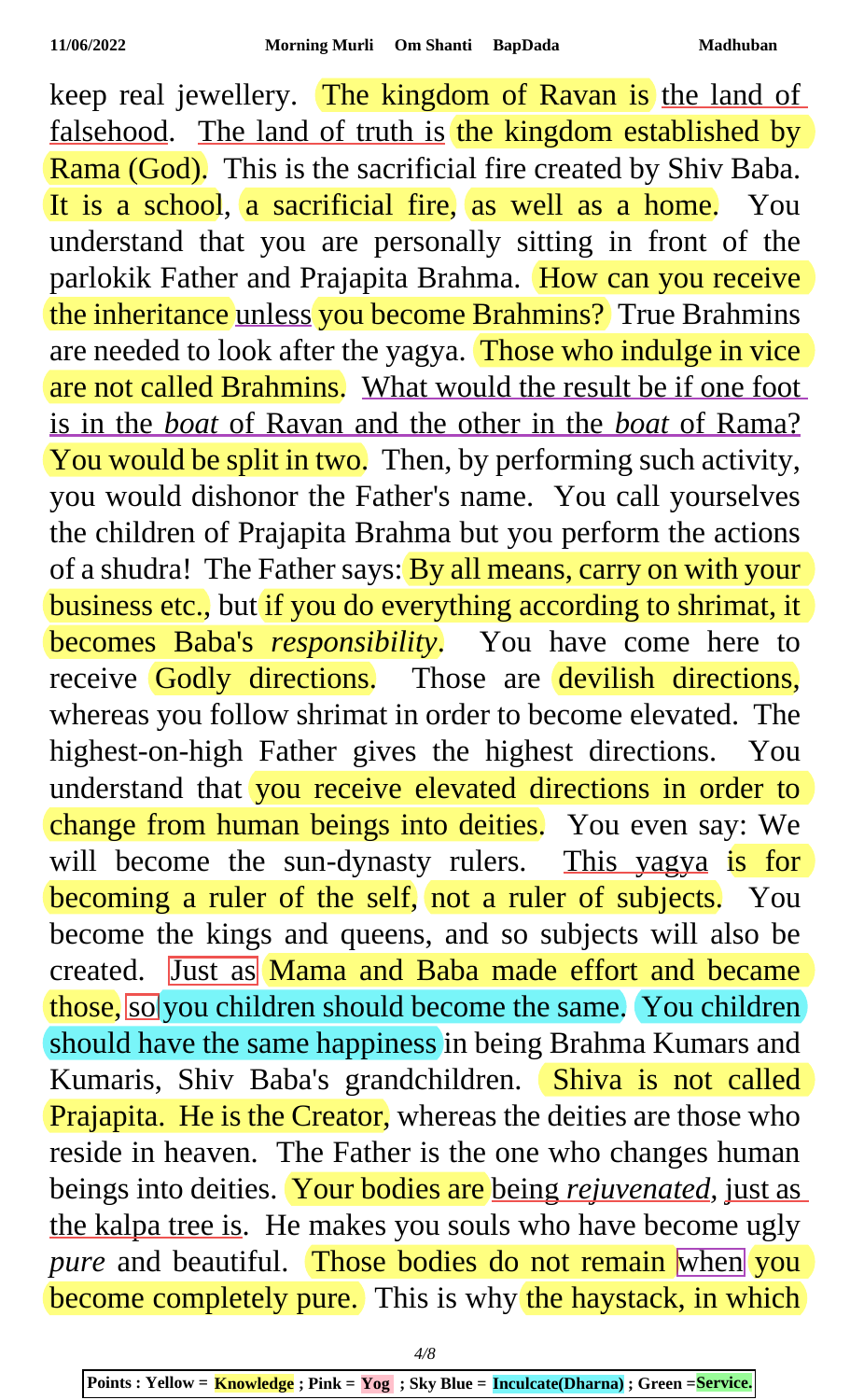everyone is destroyed, is to be set ablaze. These are unlimited things. This is an unlimited *island*, those are limited. There are as many languages as there are names. There are many islands, but this entire world is an island (lanka). The kingdom of Ravan covers the entire world. You also heard in the song: What has the state of human beings become? There, they do not kill each other. It is said that, as was Rama, so were his subjects, those who followed the highest code of conduct. There is no question of sorrow. It is a sin to cause sorrow for anyone. How can there be that Ravan and Hanuman, etc? You can tell people the first main thing: Since you call Him '*God, the Father*', how can He be omnipresent? Otherwise, it would be a *Fatherhood*. Not everyone can be the *Father*. You children now have to explain: For half a cycle, you have been earning a false income. Now, in order to go the land of truth, you must earn a true income. They relate the scriptures too in order to earn an income. Shiv Baba did not study those scriptures etc. He is *knowledge-full*, the Ocean of Knowledge. He is the Truth and the Living Being. You children now understand that you are earning a true income from Baba in order to go to the land of truth. When the land of falsehood is destroyed, everything will be destroyed along with the bodies. All of you will see how the war takes place. They think that everyone should come together, but they become divided. Human beings desire one thing and God desires something else. All their *plans* are for destruction. What is God's *plan*? You now know that. The Father has come in order to change the land of falsehood into the land of truth, to change humans into deities. Through the truthful Father you become truthful, whereas you become false through Ravan. The Father is the one who gives true knowledge. You Brahmins will return with your hands full, whereas the hands of the shudras will remain empty. You understand that you are to become deities. Now the Father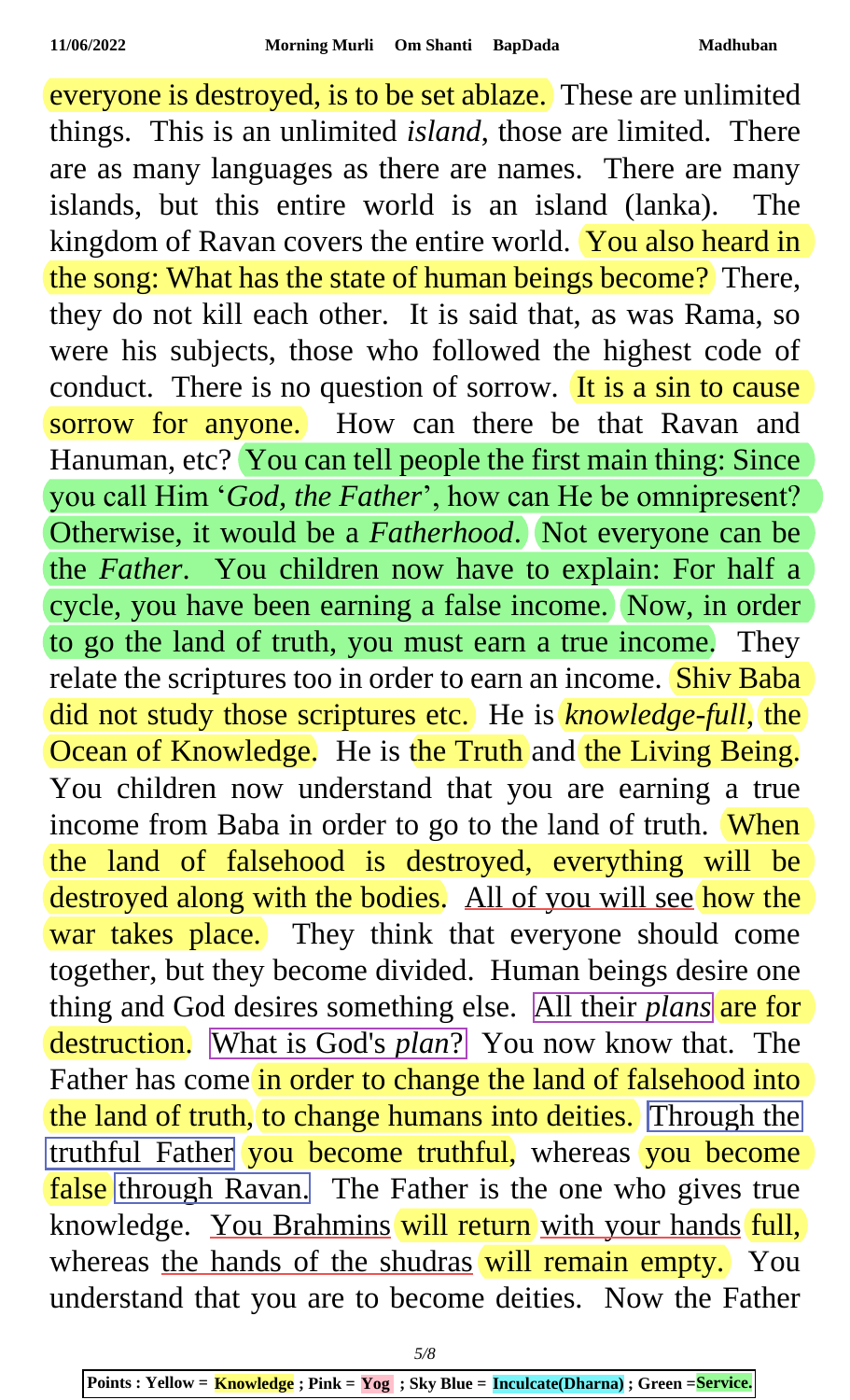simply says: Stay in your household, become like a lotus flower and remember Me. Why should you forget to remember Baba? You forget the Father who makes you into the masters of heaven! This is something new; you have to be soul conscious here. A soul is imperishable; he sheds a body and takes on the next. The Father says: Be soul conscious because you are to return home. Shed the consciousness of bodies. This is an old, decayed shoe of 84 births. When clothes have been worn for a time, they wear out. You must also shed those old bodies. Now come down from the pyre of lust and sit on the pyre of knowledge. There are many who cannot stop indulging in vice. The Father says: Since the copper age, you have been becoming greatly diseased because of these vices. Now conquer these vices. Don't indulge in the vice of lust; be pure. These bodies are impure. Therefore, become pure! Everyone here is born through vice. Vices do not exist in the golden and silver ages. If they were to exist there, why would that be called heaven and this be called hell? The Father says: There is no *aim* or *objective* in the scriptures. Here, you have an *aim* and *objective*. We are now changing from human beings into deities. The Father says: Forget all that you have studied. There is no essence in any of that. Your stage of ascending only takes place once; afterwards, it is the stage of descending. No matter how much you beat your heads, you have to descend and become impure. This is a dirty world. You children understand that our Bharat was heaven and that it is now hell. First, there was only the one original deity religion, but that no longer exists. That religion is being established once again. Baba comes and carries out establishment once again through Brahma. You also say that you are claiming the kingdom once again. After you have claimed the kingdom, this *knowledge* will disappear. Only impure ones receive this knowledge in order to become pure. So, why would this *knowledge* remain in the pure world? You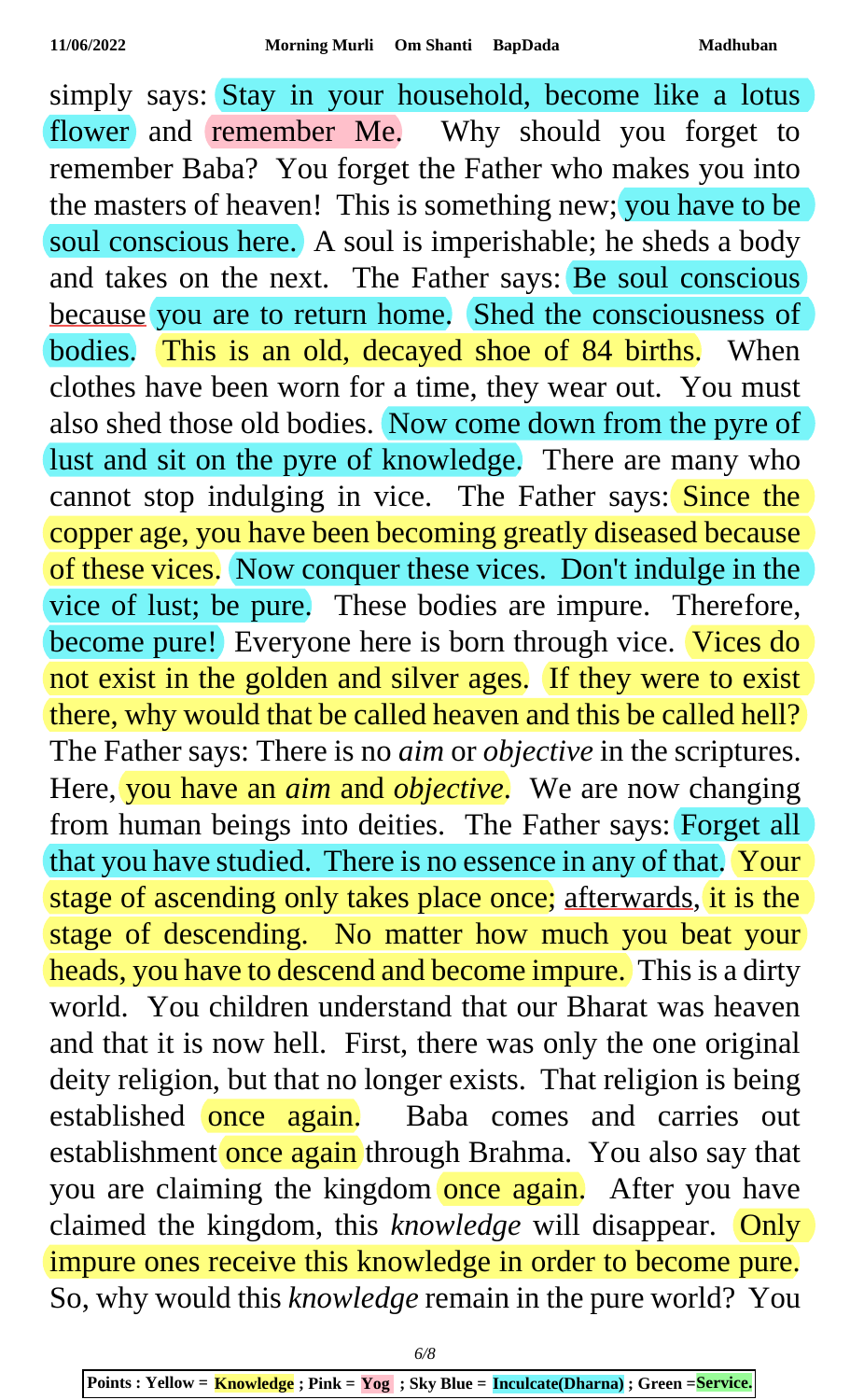also understand how many years it has been since there was the kingdom of Lakshmi and Narayan. You say: Baba, we have come once again after 5000 years to claim the kingdom. I, this soul, am a child of the Father. There is the example of a person who started calling himself a buffalo: he kept repeating that to himself and thereby developed the faith that he was a buffalo and believed that he couldn't leave through a window because he had horns! This example applies to you. You have the faith that you are the children of Baba. It is not that by saying "I am Chaturbhuj" (the four-armed image of Vishnu) you will become so. No, the One who can make you that is definitely needed. This *knowledge* is to change you from ordinary human beings into Narayan. Those who imbibe well and inspire others to do so are the ones who claim a high status. A *student* cannot say that he does not have time to study. In that case, you can go and sit at home. The inheritance cannot be claimed without studying. You are *Godfatherly students*, and yet you say that you don't have time! If, after belonging to the Father, you divorce Him, He would say that you are a great fool. Don't you have time for an hour or half an hour? Sit in the early morning hours and remember Baba; no difficulties are placed on your heads for this. Awaken in the early morning hours and simply remember the Father and spin the discus of self-realisation. If not others, at least benefit yourselves! The more merciful you are and the more you bring benefit to yourselves and then to others, the higher the status you claim. This is a very great income. Those who have a lot of wealth say that they do not have the time. The wealthy will be poor there, and the poor ones will be wealthy. The mothers cry the most. You have to make them laugh. Constantly stay on the pilgrimage of remembrance. There is peace in Madhuban, and so you can earn a great deal of income. Achcha.